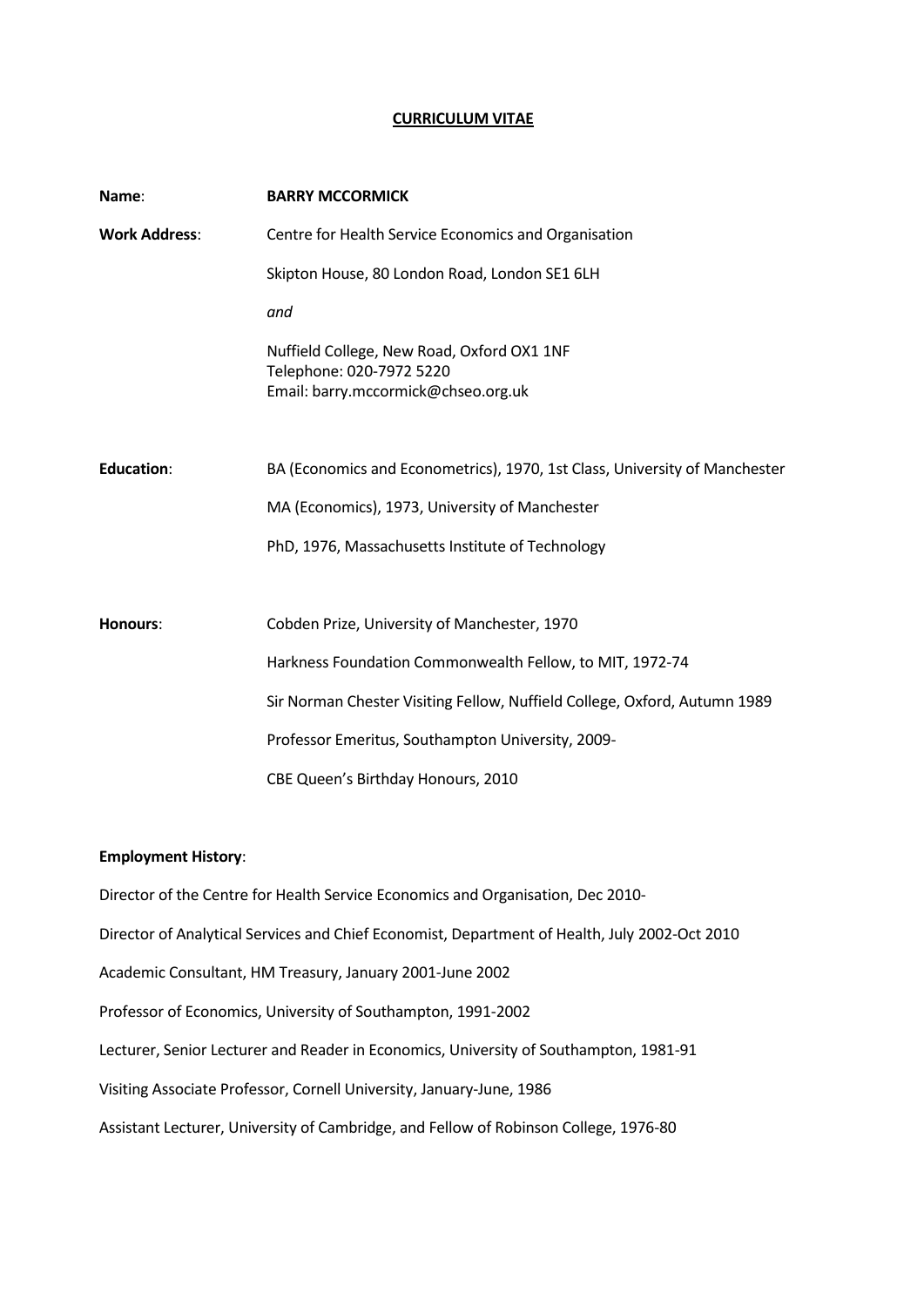#### **Visiting Positions**:

Visiting Professor, London School of Economics, 2005-8

Visiting Professor, University of Southampton, 2002-8

## **Department of Health**:

Formerly membership of the following bodies, various periods during 2002-10:

DH Policy Board; Health England; NICE Referral Oversight Group; Scientific Advisory Panels for Pandemic Flu and Health Inequality; Health Reforms – Joint Programme Board; OECD Health Committee (UK representative) and Bureau (member); Government "Chief Economists" Committee; EU Chief Health Analysts Group; Policy & Strategy Directorate Management Board; 4-Nations Chief Health Analysts Conference group, 2008-10

#### **Recent Other Positions**:

HEFC Research Assessment Exercise – Economics Panel Member, 2007-8 and 2000-1

Royal Economic Society: Remuneration Committee, 2007-8, Executive Committee Member, 2004-8, Council Member, 2003-8

Royal Economic Society, Chair Working Party on the Standing of the Economics Profession, 1999-2002 (This Working Party initiated the RES Annual Lecture, and the RES/GES Annual Conference for economics graduates expected to obtain First Class Honours Degrees.)

Dr Foster Ethics Committee, 2002-current

Member of Awards Committee, Harkness Fellowships, 2002-9

International Health Programme Co-ordinating Committee of the Commonwealth Fund (New York), 2002-9

Founder of the EU Chief Health Analysts Conference group, and member, 2004-10

Founder and Council Member of Middle East Health Policy Forum, 2005-current

Member, Economics Subject Core Committee, Schools Examinations Council, 1992-1993

Governing Boards of Winchester University, 2009-current; La Sainte Union College, 1998-2001; King Edward VI School, Southampton, 1996-2002

## **Southampton University Positions**:

University Audit Committee, 1999-2002. Chair, Committee to Assess Departmental Academic Performance (Music), 1998-9. Chair, University Association to liaise with Regional Professions/Business (84 Club), 1998. Chair, Teaching Support and Media Services Committee, September 1995-8. Staff Policy Committee, 1992- 95. Chair, Engineering Faculty Review Committee, 1995 and 1996. Chairman of the Economics Department, 1992-95 and 2001-2. Chairman, Faculty Academic Development and Staff Policy Committee, December 1989-1992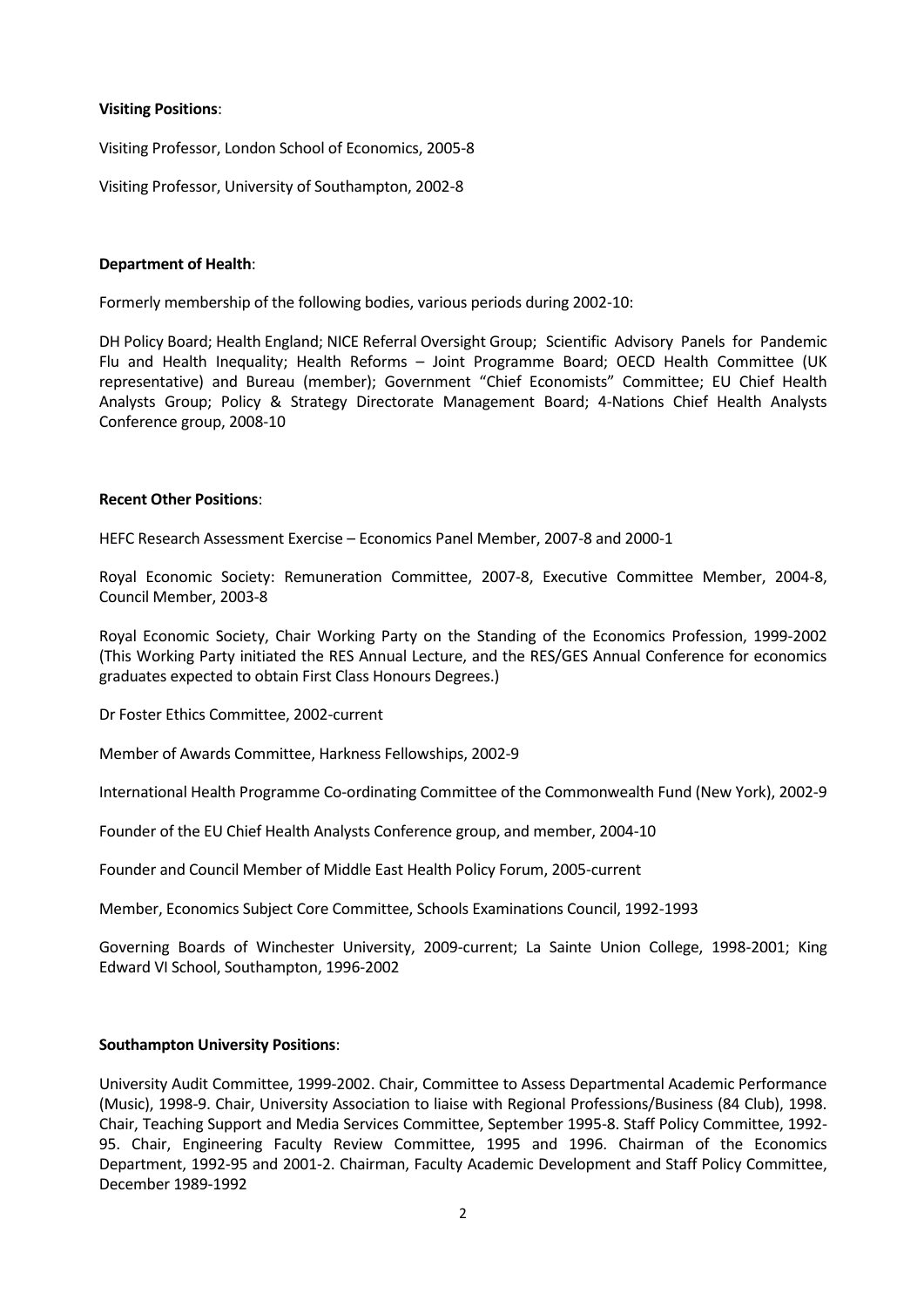#### **External Examining**:

London School of Economics, 1991-3; Bath University 1992-5; St Andrews University 1995-9

Doctoral Dissertations at various places including UCL, Oxford, LSE, Warwick

#### **Research Awards**:

"Demand Management for Planned Care" (2013-16) NIHR, £531,300 (as principal investigator with M. Goldacre, F. Fitzpatrick, M. Chalkley, N. Hicks, J. Valderas, D. Lasserson, A Price)

"Peer Review Research" (2011-12) £20,250, this project was sponsored by The Health Foundation

"Cost-efficiency review of the health professional regulators" (2011-12) for the Professional Standards Authority, £112,700 (together with A. Rose, J. Ball et al)

"House Tenure, Labour Mobility and Unemployment", DETR, £96,000, August 1998 (with G. Hughes)

"Regional Unemployment", Swedish Social Science Research Council, £49,000, April 1990 (with P. Skedinger)

"Housing Policy and Labour Migration", Rowntree Trust, via Employment Institute, Summer 1989, £50,000 (with G. Hughes)

"On the Demand for Training amongst the Unemployed", an award of £800 from Faculty of Social Science, Southampton, Summer 1988

"The North-South Divide", an award for £30,000 from Nuffield Foundation/Employment Institute, August 1988- December 1989

"House Prices and Regional Labour Mobility", an award of £17,010 from H.M. Treasury, May-November 1988 (with G. Hughes)

"Mounting and Preliminary Sampling from the 1984 Labour Force Survey", a grant of £1,800 from the Faculty of Social Sciences, Southampton, 1986

"On the Structure of Unemployment". A donation of £4,800 from the Employment Institute, January 1987

"Redundancy and Unions in British Industry" (1986). Funded by AEI/Ford Foundation, £2,300

"Human Capital and the Market for Apprentice Electricians" (1986) £10,900 for the Department for Employment

"Labour Market Flows and Unemployment (1983-6) £25,200. This project was funded by the ESRC

"Unemployment, Redundancies, Wages and Trade Unions" (1982-3). £2,000 for the University of Southampton

"Housing and Labour Mobility" (1978-82) £18,300 (with G. Hughes) for the Department of the Environment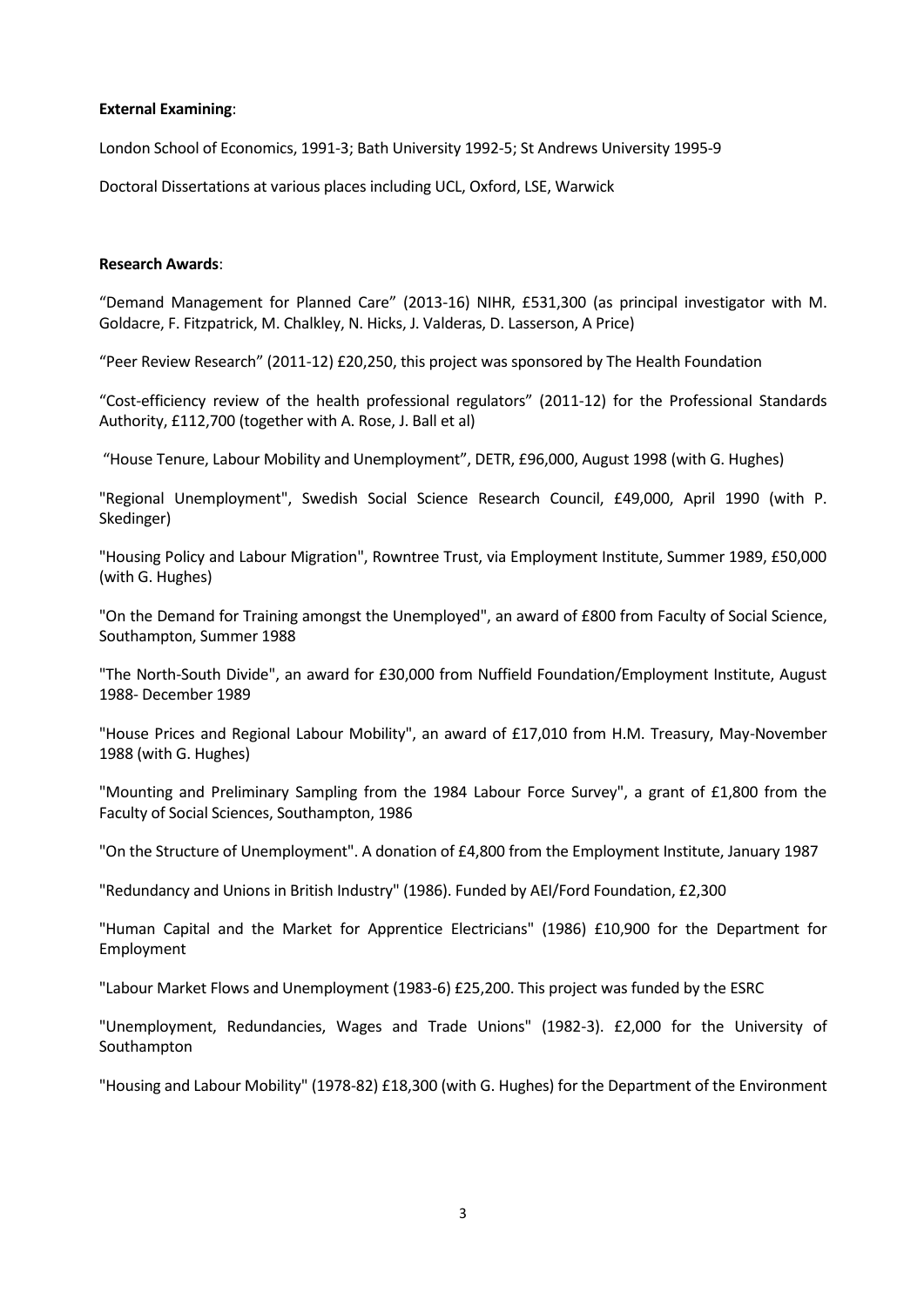# **Publications**:

## **Commissioned Reports to Government Departments**:

"Council Housing and Migration", submitted to Department of Environment, 1981 (with G. Hughes)

"The Reform of Apprentice Training in the Electrical Contracting Industry: Evidence and Implications", submitted to Department of Employment, December 1986

"Do House Prices Influence the Pattern of Regional Migration in the UK?", report submitted to H.M. Treasury, November 1988

# **Selected DH Reports (when Chief Economist in the Department of Health):**

"The Rise in Obesity in the UK: Causes, Costs and Policy Consequences", November 2005 (with I. Stone)

"Explaining NHS Deficits, 2003/04-2005/06", February 2007 (with A. Rose)

"Hospital Organisation, Specialty Mix, and MRSA", December 2007 (with I. Stone)

"Delivering Health Care for Homeless People", December 2008

"The Consequences of Extra Health Funding, 2000/1-2006/7: Input price inflation or a larger NHS?", June 2009 (with A. Millican-Slater)

## **Monographs**:

Immigration Policy and the Welfare State, *Oxford University Press,* August 2002 (with T. Boeri, and G. Hanson)

Housing Policy and Labour Market Performance (with Gordon Hughes), *Department of Environment, Trade and the Regions*, November 2000

Teaching and Learning the New Economics, *Heinemann*, 1994 (with Chris Vidler)

Unemployment Structure and the Unemployment Puzzle, *Employment Institute*, 1991

## **Working Papers in Health Economics at the Centre for Health Service Economics and Organisation**:

"Randomised control trial of General Practitioner led in-hospital management of homeless people (The London Pathway)", March 2014 (with G. Foster, A. Halligan et al)

"The supply of Gatekeeper GPs, Access and Hospital Admissions", January 2014 (with C. Nicodemo)

"Did higher NHS spending growth, 2001/2-2009/10, buy capacity or higher relative wages?", December 2013 (with A. Millican-Slater)

"Economic aspects of NHS education & training subsidies & employer levies", October 2013 (with J. White)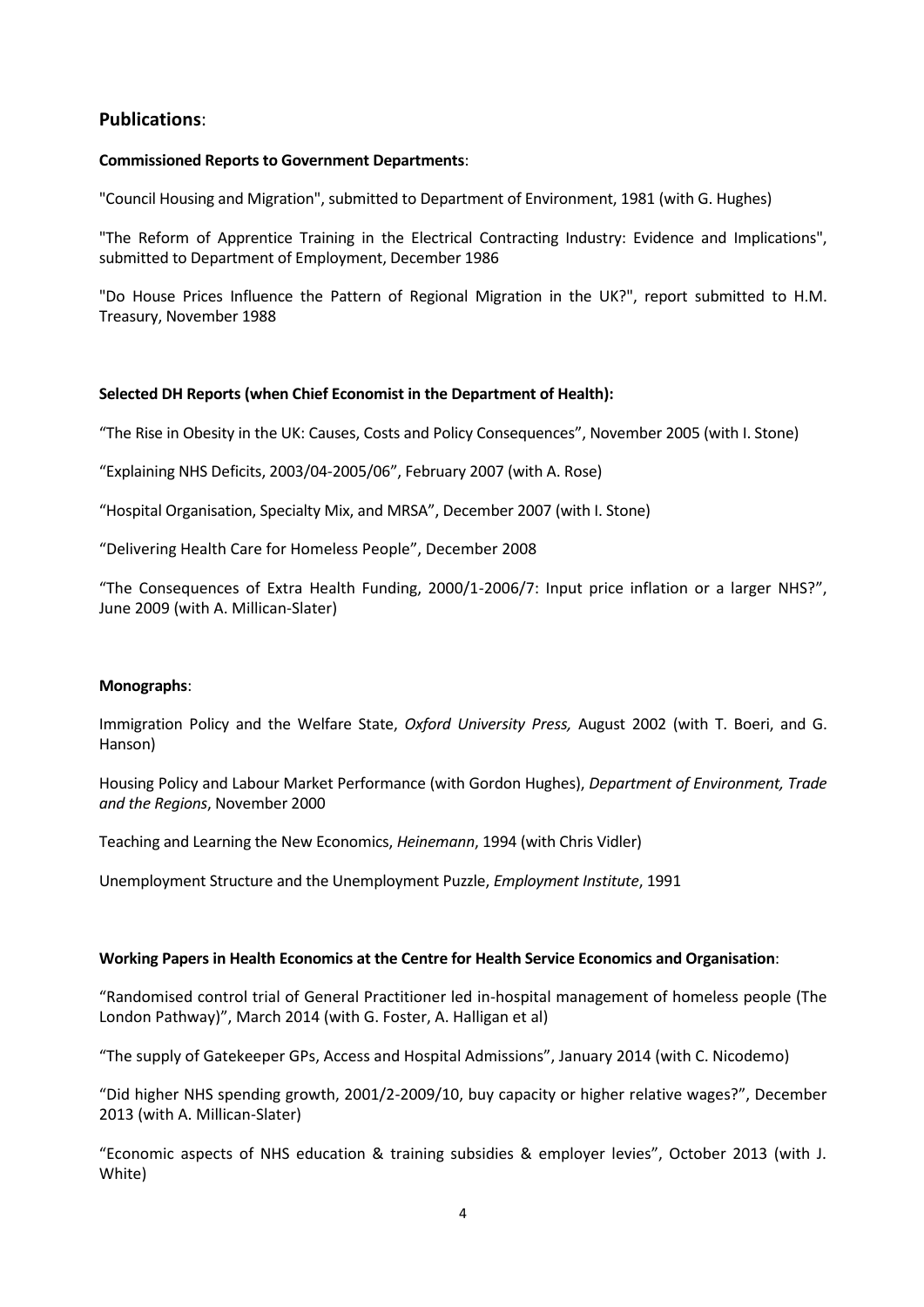"Hospital care and costs for homeless people", June 2013 (with J. White)

"Quality of NHS care and external pathway peer review", November 2012 (with R. Butterfield, R. Anderson, J Ball, J. White & C. Eleftheriades)

"On the appropriate use of emergency care in deprived areas", August 2012 (with P.S. Hill)

"Are patients more likely to require emergency admission if they are registered with a single-handed practice? Analysis of three acute conditions", August 2012 (with P.S. Hill)

"Are hospital services used differently in deprived areas? Evidence to identify commissioning challenges", March 2012 (with P.S. Hill & E. Poteliakhoff)

"Hospital Standardised Mortality Ratios (HSMRs) and all cause mortality", September 2011 (with J. White)

Improving Healthcare Delivery for Deprived Communities: Evidence from Hospital Episode Statistics and an Overview of Recent Primary Care Initiatives, March 2011

#### **Pamphlet in Health Economics**:

"Pathway Peer Review to Improve Quality", The Health Foundation Thought Paper, November 2012

#### **Book Chapters**:

"General Training by Firms, Apprentice Contracts, and Public Policy." In Francis Green (ed.), *Recent Developments in the Economics of Training*, vol. 1, chapter 6 (Edward Elgar, Cheltenham, 2007) (ISBN 978 1 84542 546). (With James W. Maw and James Malcomson.) Reprinted from *European Economic Review*, 47(2), April 2003, pp.197-227

"Big Cities and Migration: Evidence from Egypt", *In:* Sirageldin, I., *ed,* Population Challenges in the Middle East and North Africa: Towards the 21<sup>st</sup> Century, *Macmillan*, 2002 (with J. Wahba)

"Are the Unemployed 'Outsiders' or Former 'Insiders'? Evidence from a Depressed Area", in Verhaar C., and Jansma L., Eds. "The Mysteries of Unemployment", *Fryske Academy, Holland,* pp. 97-110 (with H. Searle), 1992

"Do Unions Reduce Redundancies?" (with Peter Shelly) in The Competitiveness of the UK Economy, edited by Aradt, S., and McKenzie, G., *Macmillan*, 1991

"Migration and Regional Policy" in Bowen, A. Ed. Reducing Regional Inequalities, *National Economic Development Office, Kogan Page,* 1991, pp.216-245

"Housing and Labour Market Mobility", in Housing and the National Economy, *National Institute for Economic and Social Research, Gower Press,* 1990, pp.94-109 (with G. Hughes)

"The Influence of Unemployment on Migration in the UK", in "Migration and Labour Market Adjustment, edited by Schlottman, A., and Herzog, H., *Kluwer Academic Publishers*, 1989 (with G. Hughes) pp.85-108

"Modelling the Effects of Instruction on Economic Comprehension - some remarks" in "Economics Education: Research and Development Issues" Whitehead, D., and Thomas, L., eds., *Longmans*, 1986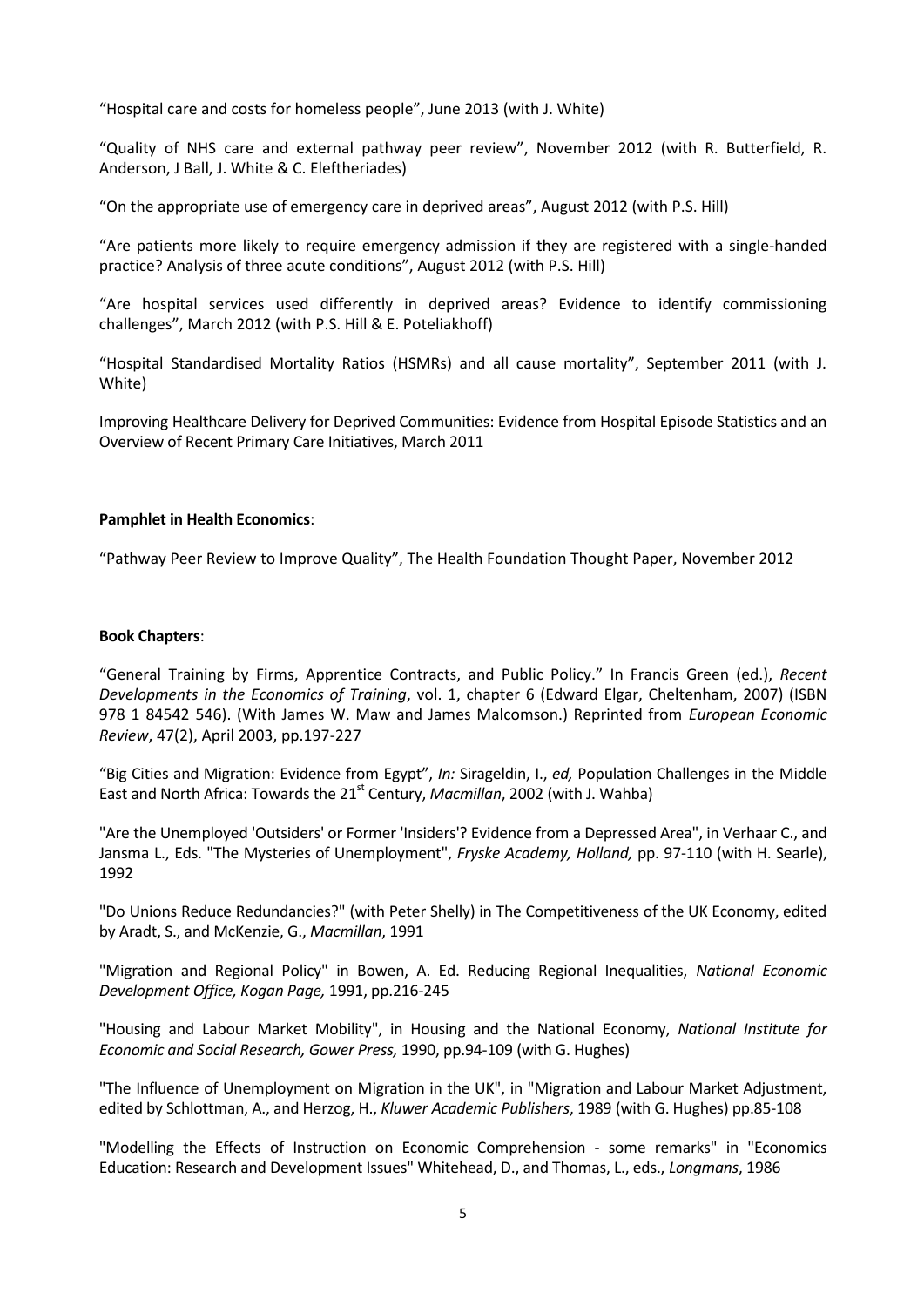"North Sea Oil: What Will Our Children Think?" in "The British Economy: What Will Our Children Think?", G. McKenzie and C. Hawkins (eds.), *Macmillan*, September 1982

#### **Articles in refereed journals**:

"Economic Costs of Obesity and the Case for Government Intervention" (with I. Stone), *Obesity Reviews*, 2007, vol. 8 (Suppl.1), pp.161-164

"Why Do the Young and Educated in LDCs Concentrate in Large Cities? Evidence from Migration Data" (with J. Wahba), *Economica*, 2005, 72, pp.39-67

"Sickness and Absence from Work: A Comment", *Swedish Economic Policy Reviews*, 2004, pp.89-93

"Return International Migration and Geographical Inequality: The Case of Egypt" (with J. Wahba), *Journal of African Economies*, 2004

**"**Did Public Jobs with Wage Premiums Fuel Agglomeration in LDC's?" (with J. Wahba), *Journal of Development Economics*, April 2003

**"**General Training by Firms, Apprentice Contracts and Public Policy", *European Economic Review*, vol. 47, no.2 (April 2003), pp.197-227 (with J. Malcomson, and J. Maw)

**"**Overseas Work Experience, Savings and Entrepreneurship Amongst Return Migrants to LDCs", *The Scottish Journal of Political Economy,* Special Conference Issue, vol. 48, May 2001, pp.164-178 (with J. Wahba)

"Overseas Employment and Remittances to a Dual Economy", *Economic Journal*, vol. 110, April 2000, pp.509-534 (with J. Wahba)

"Regional Unemployment and Labour Mobility in the UK", *European Economic Review,* vol. 41, April 1997, pp.581-9

"Open Unemployment and Discrimination in a Segmented Labour Market", *European Economic Review*, vol. 39, 1995, pp.1-15 (with N. Goffries)

"Is Migration in the 1980's Narrowing the North-South Divide?", *Economica*, November 1994, pp.509-527 (with G. Hughes)

"The New Pattern of Regional Unemployment: Causes and Policy Significance", *Economic Journal*, May 1994, pp.633-647 (with P. Evans)

"A Model of Regional Contraction and Unemployment", *Economic Journal*, March 1992, pp.366-377 (with S. Sheppard)

"The Demand for Training Amongst the Unemployed", *Economic Journal*, March 1991, pp.190-201 (with R. J. O'Brien and H. Allen)

"A Theory of Signalling during Job Turnover, Employment Efficiency and Stigmatised Jobs", *Review of Economic Studies*, vol. 57, April 1990, pp.299-313

"Regional Unemployment, Migration, and Policy Reform", *Economic Affairs*, vol. 10, May 1990, pp.6-12

"Measuring Unemployment and Cyclical Participation in the British Labour Market", *Scandinavian Journal of Economics*, vol. 92, 1990, No.2, pp.247-269 (with G. Hughes). Reprinted in "Unemployment and Wage